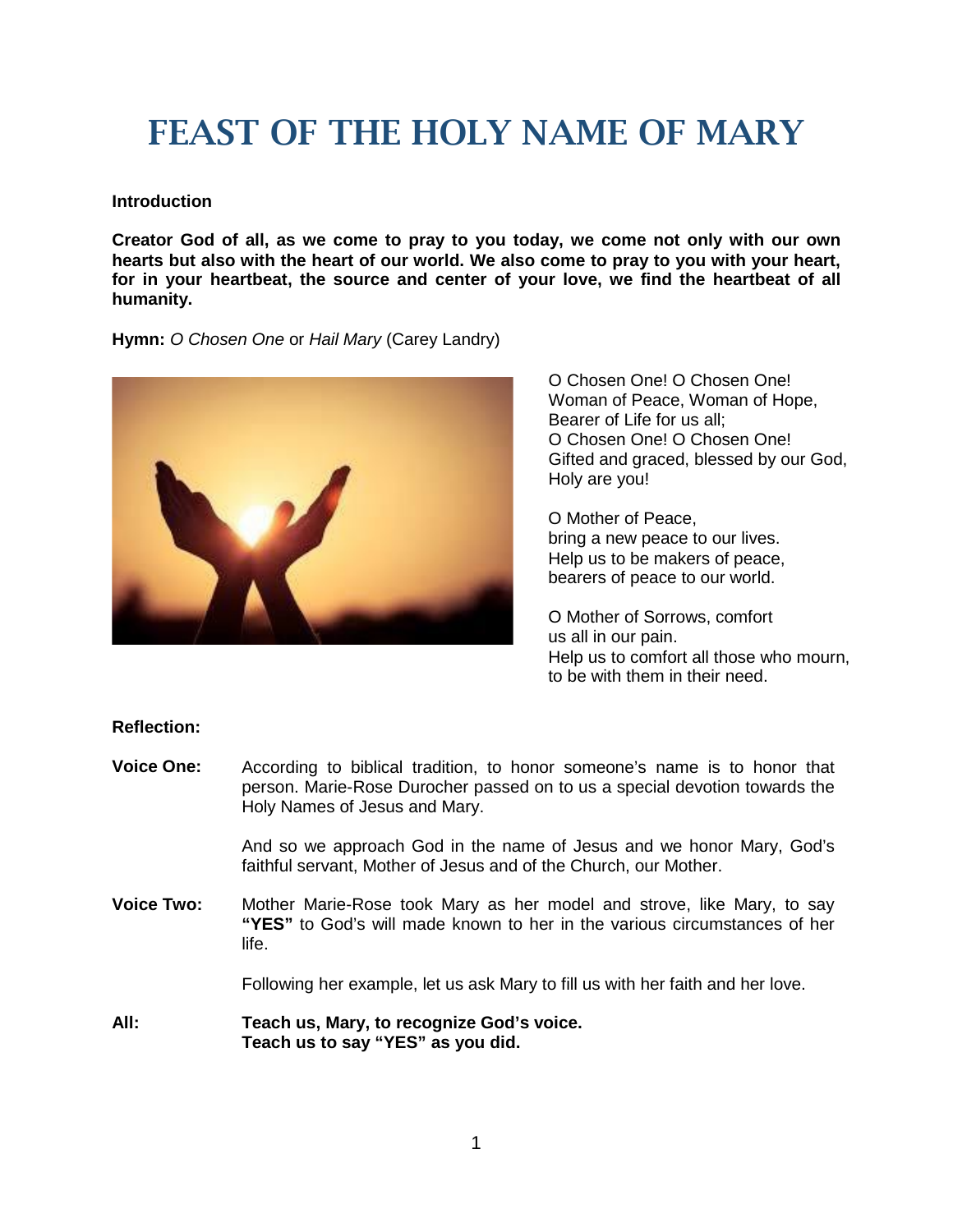**Voice Three:** All the humility, availability, listening, and obedience that the human heart can hold were already made visible for ever in Mary's **"FIAT."** Loving God, grant that Mary's "**YES"** may always be on our lips and in our heartseven when, and indeed especially when, in our anguish and confusion, we ask, "How can this come about"? Loving Creator God, may ours be the joy of saying, "Let what you have said be done unto us."

**All: Teach us, Mary, to recognize God's voice. Teach us to say "YES" as you did.**

#### **Prayer:**



**Holy Virgin Mary, to a world obsessed by wealth you teach generosity. To a world of ostentation and falsehood you show your transparency. To a world which scorns and defiles you offer your purity. To a world of violence and of hatred you put forward your tenderness.**

**Holy Virgin Mary, each day you must have found new ways of saying "YES" to God. Each day you must have begun again to discover God in your life, so often in completely unexpected ways. Teach us each day not to be an already printed page but a completely blank page, a page on which the Spirit of God outlines all the marvels God does in us.**

## **Cardinal Etchegaray**

## **Reading from the Word of God:**

Because she sought only God, Mary was precious and honored in God's sight. She is our model, a way leading us to Jesus.

In the sixth month, God sent the angel Gabriel to Nazareth, a town in Galilee, to a virgin pledged to be married to a man named Joseph, a descendant of David. The virgin's name was Mary. The angel went to her and said, "Greetings, you who are highly favored! God is with you". Mary was greatly troubled at these words and wondered what kind of greeting this might be. But the angel said to her, "Do not be afraid, Mary, you have found favor with God. You will be with child and give birth to a son, and you are to give him the name Jesus. He will be great and will be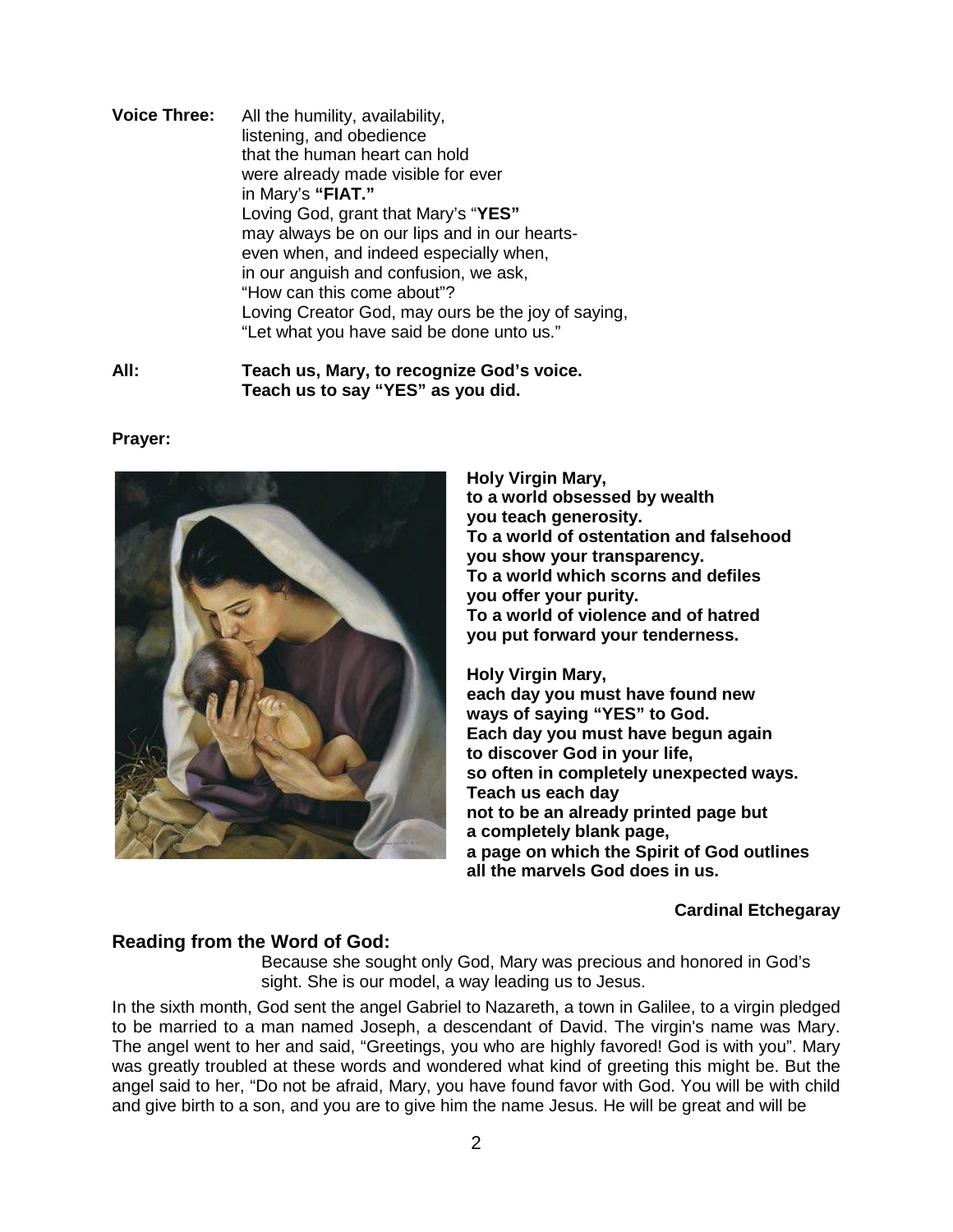called the Son of the Most High. Our Great God will give him the throne of his father David, and he will reign over the house of Jacob forever; his kingdom will never end."

(Luke 1: 26-33)

## **Response: My soul magnifies the Lord: God's love endures forever.**

- V. Shout and sing for joy, O daughter of Zion, For your God is in your midst.
- V. God exults with joy over you, God renews you in love.

## **Intercessions:**

Lector: **Dure mission, united with that of Mary, is to participate in the building of** the reign of God. With a great desire to reveal the Good News brought by Jesus, we pray: - For young people as they search out the meaning of their lives, for children who have too little to eat and those in broken families, **Response: Mary, our Mother, protect them.** - For all who are sick or elderly, for those who are lonely and anxious, for all those who are unemployed, **Response: Mary, our Mother, comfort them.** - For the members of our families, for our employees, all volunteers, and all those who share in our mission, **Response: Mary, our Mother, be their inspiration.** - For all refugees, for all victims of war, and for the victims of catastrophes, **Response: Mary, our Mother, be with them and help them.** - For our congregation as we strive to live our mission in fidelity to the calls of the Spirit, **Response: Mary, our Mother, transform our way of looking at things and enlarge our hearts. All:** Mary, our Mother, you who said **"YES"** to God throughout your whole life, you who gave your life over to the service of **love**, teach us true freedom so that we too may be able to say **"YES"** to all God's calls.

# **Blessed be the Holy Name of Mary forever!**